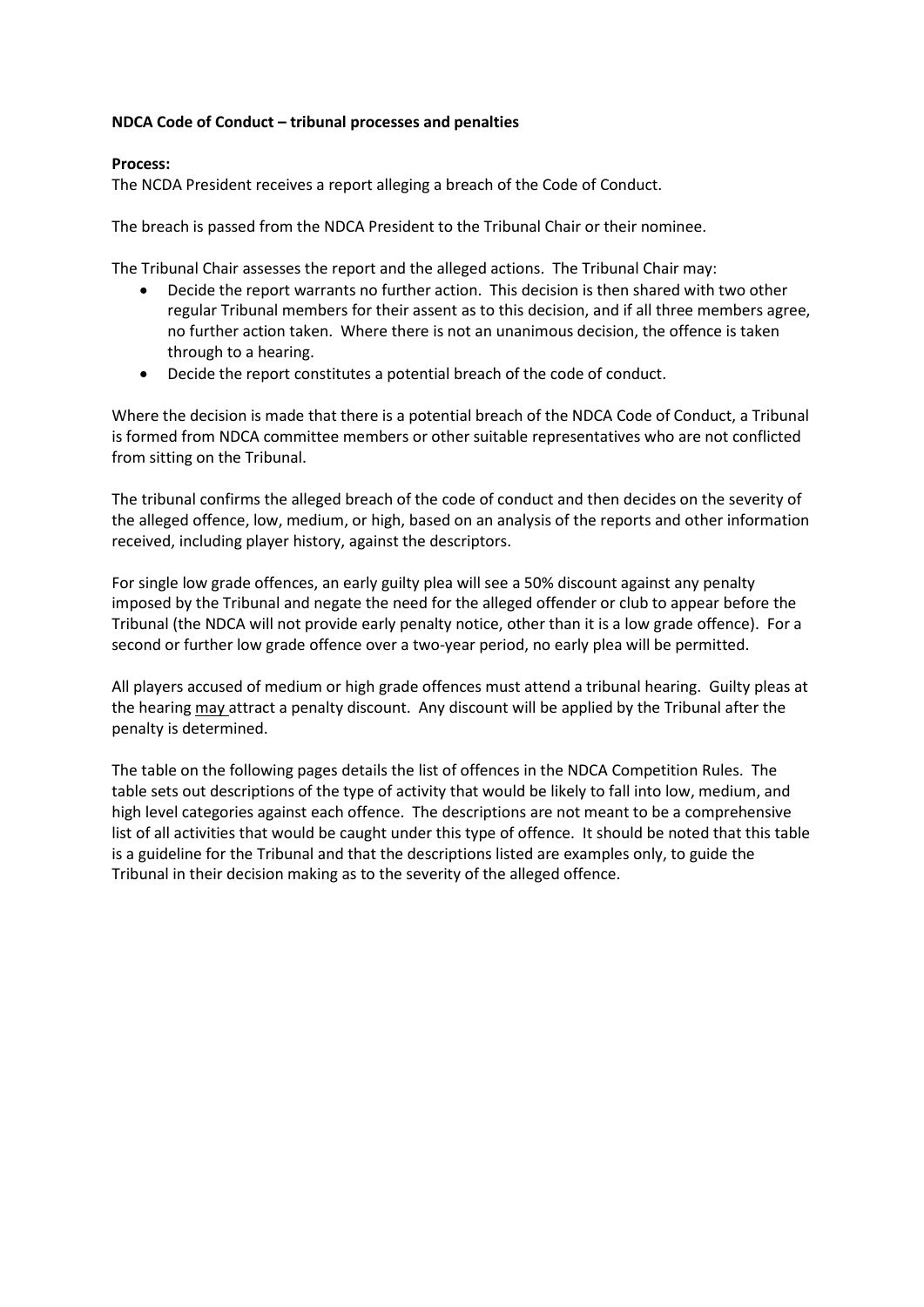| <b>Offence</b>              | <b>Low Range</b>        | <b>Medium range</b>     | <b>High Range</b>       |
|-----------------------------|-------------------------|-------------------------|-------------------------|
| 5.3 (a) assault or          | Descriptor:             | Descriptor:             | Descriptor:             |
| attempt to assault an       | Minor deliberate        | Fighting involving      | Sustained deliberate    |
| umpire, another             | bumping, pushing and    | grappling and/or        | physical assault        |
| registered player, official | shoving.                | punching between        | causing injury.         |
| of the NDCA, or             | Attempted assault       | players where both      | Assault using a         |
| spectator; or               | where actions of        | players are equally     | weapon, deadly or       |
|                             | others prevent assault  | involved.               | otherwise.              |
|                             | taking place.           | Fighting involving      | Action resulting in     |
|                             |                         | multiple players.       | police charges.         |
|                             |                         | Sustained deliberate    | All assaults or         |
|                             |                         | bumping, pushing, and   | attempted assaults on   |
|                             |                         | shoving.                | spectators and          |
|                             |                         | Attempted assault with  | umpires.                |
|                             |                         | a weapon, deadly or     | Fighting involving      |
|                             |                         | otherwise.              | multiple players.       |
|                             | Penalty:                | Penalty:                | Penalty:                |
|                             | 1 round to 7 rounds     | 8 rounds to 2 years     | 2 years to life         |
|                             |                         |                         |                         |
| 5.3 (b) abuse, either       | Descriptor:             | Descriptor:             | Descriptor:             |
| orally or physically an     | Low level abuse         | Any swearing or abuse   | Sustained verbal        |
| umpire, another             | directed at no-one, but | directed to an umpire,  | assault containing      |
| registered player, official | loud enough for others  | spectator, or NDCA      | threats, and/or         |
| of the NDCA or              | to hear.                | official.               | delivered in close      |
| spectator; or               | Single swear words or   | Multiple word           | proximity to the        |
|                             | low level abuse         | swearing or abuse       | umpire, player, or      |
|                             | directed at players.    | directed at another     | other person, and       |
|                             |                         | player.                 | likely to cause fear or |
|                             |                         |                         | intimidation to the     |
|                             |                         |                         | recipient or others.    |
|                             | Penalty:                | Penalty:                | Penalty:                |
|                             | Official warning to 4   | 5 rounds to 1 year      | 1 year to 2 years       |
|                             | rounds                  |                         |                         |
|                             |                         |                         |                         |
| 5.3 (c) engage in any       | Descriptor:             | Descriptor:             | Descriptor:             |
| conduct, act towards or     | n/a                     | Single, low level       | Referring to a person's |
| speak to an umpire,         |                         | reference to a person's | sexuality, race,        |
| another registered          |                         | sexuality, race,        | religion, colour,       |
| player, official of the     |                         | religion, colour, in a  | combined with           |
| NDCA or spectator in a      |                         | way that causes         | swearing, in a          |
| manner which offends,       |                         | distress or offence to  | sustained manner. All   |
| insults, humiliates or      |                         | another person.         | comments towards        |
| vilifies such person on     |                         |                         | umpires of this nature. |
| the basis of that person's  |                         |                         |                         |
| sexuality, race, religion,  | Penalty:                | Penalty:                | Penalty:                |
| colour, descent or ethnic   | n/a                     | 8 rounds to 1 year      | 1 year to 2 years       |
| origin; or                  |                         |                         |                         |

## **Table of NDCA Code of Conduct offences, offence descriptors, and penalty ranges.**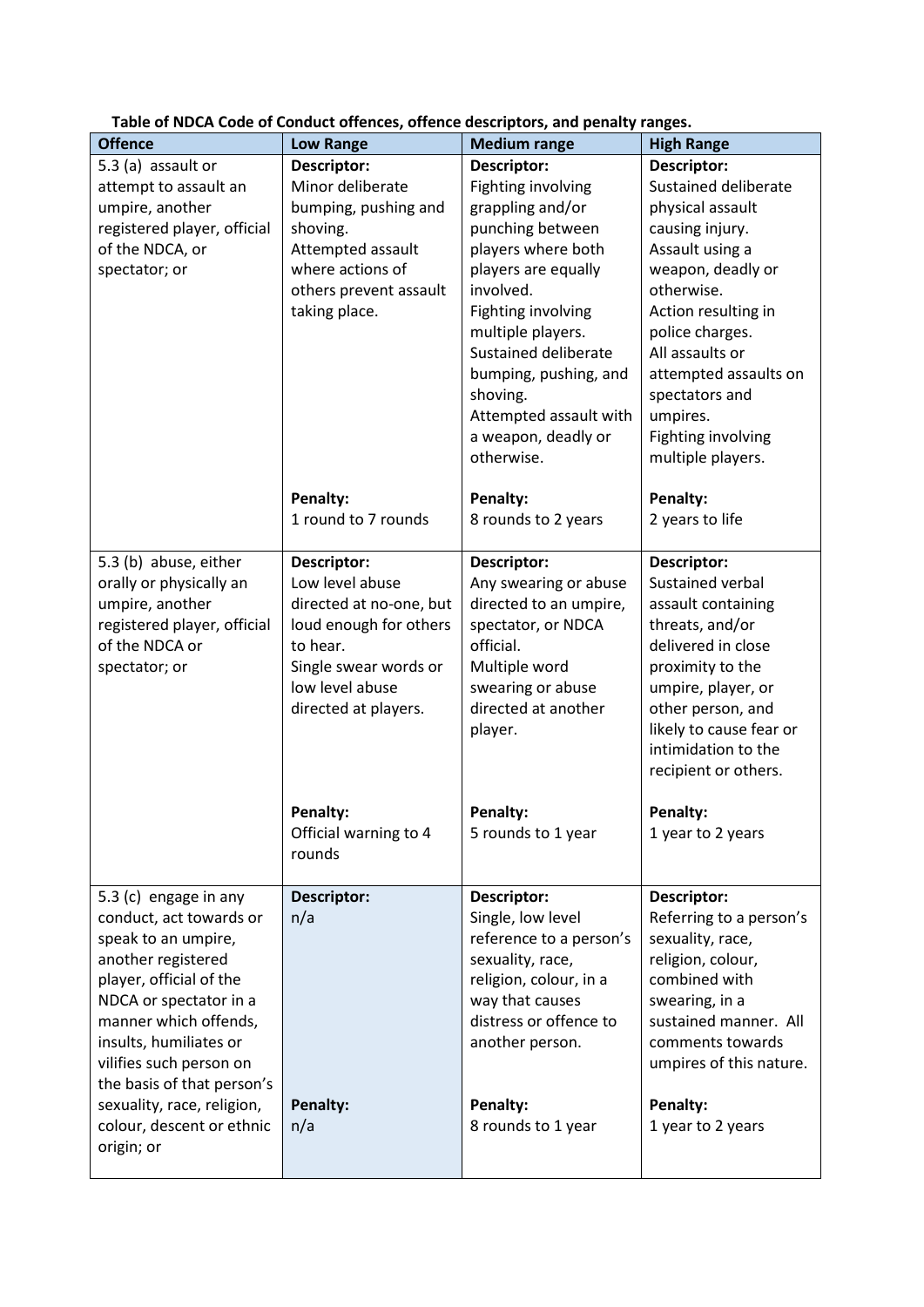| <b>Offence</b>                                                                                                                                                                                                                                      | <b>Low Range</b>                                                                                                                                                                                                                                                         | <b>Medium range</b>                                                                                                                                                                                                                                                      | <b>High Range</b>                                                                                                                                                                                                                                                                                                                              |
|-----------------------------------------------------------------------------------------------------------------------------------------------------------------------------------------------------------------------------------------------------|--------------------------------------------------------------------------------------------------------------------------------------------------------------------------------------------------------------------------------------------------------------------------|--------------------------------------------------------------------------------------------------------------------------------------------------------------------------------------------------------------------------------------------------------------------------|------------------------------------------------------------------------------------------------------------------------------------------------------------------------------------------------------------------------------------------------------------------------------------------------------------------------------------------------|
| 5.3 (d) dispute, as<br>distinct from question an<br>umpire's decision or<br>react in any obviously<br>provocative or<br>disapproving manner<br>towards an umpire, the<br>umpire's decision or<br>generally following an<br>umpire's<br>decision; or | Descriptor:<br>Single gesture,<br>comment, or swear<br>word about a decision<br>not directed at the<br>umpire.                                                                                                                                                           | Descriptor:<br>Arguing or disputing<br>the decision of the<br>umpire from a<br>distance, including<br>making comments to<br>team-mates,<br>opposition players, or<br>others.                                                                                             | Descriptor:<br>Confronting an umpire<br>and disputing the<br>decision. Sustained<br>argument or dispute to<br>an umpire from a<br>distance, or continued<br>disputing and<br>commenting to others<br>about the decision.<br>Continuing after<br>warning from an<br>umpire.                                                                     |
|                                                                                                                                                                                                                                                     | Penalty:<br>Official warning to 5<br>rounds                                                                                                                                                                                                                              | Penalty:<br>5 rounds to 1 year                                                                                                                                                                                                                                           | Penalty:<br>1 year to 2 years                                                                                                                                                                                                                                                                                                                  |
| 5.3 (e) use crude and<br>abusive language or<br>engage in any form of<br>conduct detrimental to<br>the spirit of the<br>game or likely to bring<br>the game into disrepute;<br>or                                                                   | Descriptor:<br>Low level abuse<br>directed at no-one, but<br>loud enough for others<br>to hear.<br>Single swear words or<br>low level abuse<br>directed at players.<br>Low level<br>misbehaviour against<br>the spirit of the game.<br>Penalty:<br>Official warning to 4 | Descriptor:<br>Any swearing or abuse<br>directed to an umpire,<br>spectator, or NDCA<br>official.<br>Multiple word<br>swearing or abuse<br>directed at another<br>player. Mid level<br>misbehaviour against<br>the spirit of the game.<br>Penalty:<br>5 rounds to 1 year | Descriptor:<br>Sustained verbal<br>assault containing<br>threats, and/or<br>delivered in close<br>proximity to the<br>umpire, player, or<br>other person, and<br>likely to cause fear or<br>intimidation to the<br>recipient or others.<br>Other sustained<br>misbehaviour against<br>the spirit of the game.<br>Penalty:<br>1 year to 2 years |
|                                                                                                                                                                                                                                                     | rounds                                                                                                                                                                                                                                                                   |                                                                                                                                                                                                                                                                          |                                                                                                                                                                                                                                                                                                                                                |
| 5.3 (f) use crude and<br>abusive signals or<br>gestures; or                                                                                                                                                                                         | Descriptor:<br>Non-threatening<br>gesture or signal given<br>once.                                                                                                                                                                                                       | Descriptor:<br>Threatening or sexually<br>explicit gestures or<br>signals, delivered once.                                                                                                                                                                               | Descriptor:<br>Any offensive signal or<br>gesture to an umpire.<br>Offensive gestures or<br>signals delivered<br>multiple times, or of an<br>overtly threatening or<br>sexually-explicit<br>nature.                                                                                                                                            |
|                                                                                                                                                                                                                                                     | Penalty:<br>Official warning to 1<br>round                                                                                                                                                                                                                               | Penalty:<br>2 rounds to 4 rounds                                                                                                                                                                                                                                         | Penalty:<br>5 rounds to 7 rounds                                                                                                                                                                                                                                                                                                               |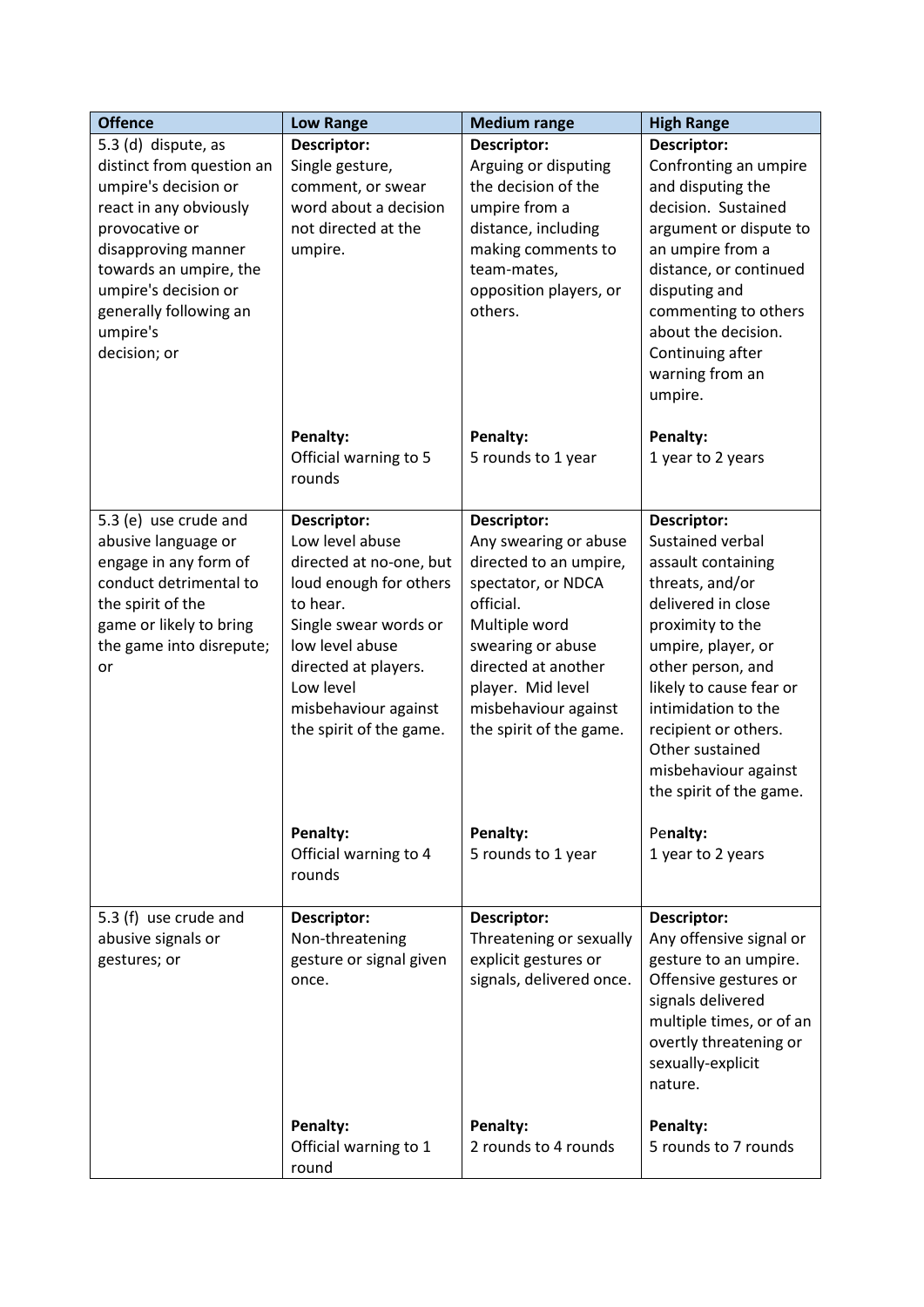| <b>Offence</b>                                                                                                                                                                                                                                                                                                                                                  | <b>Low Range</b>                                                                                                                                                                                                                                       | <b>Medium range</b>                                                                                                                                                                   | <b>High Range</b>                                                                                                                                           |
|-----------------------------------------------------------------------------------------------------------------------------------------------------------------------------------------------------------------------------------------------------------------------------------------------------------------------------------------------------------------|--------------------------------------------------------------------------------------------------------------------------------------------------------------------------------------------------------------------------------------------------------|---------------------------------------------------------------------------------------------------------------------------------------------------------------------------------------|-------------------------------------------------------------------------------------------------------------------------------------------------------------|
|                                                                                                                                                                                                                                                                                                                                                                 |                                                                                                                                                                                                                                                        |                                                                                                                                                                                       |                                                                                                                                                             |
| 5.3 (g) refuse to give his<br>or her name; or                                                                                                                                                                                                                                                                                                                   | Descriptor:<br>Player declines to<br>provide their name to<br>opposition captain,<br>umpire or NDCA<br>official, when they are<br>informed they are to<br>be cited for a breach of<br>the Code of Conduct<br>Penalty:<br>Formal warning to 4<br>rounds | Descriptor:<br>n/a<br><b>Penalty:</b><br>n/a                                                                                                                                          | Descriptor:<br>n/a<br><b>Penalty:</b><br>n/a                                                                                                                |
| 5.3 (h) consume alcohol<br>at the ground while<br>participating in that<br>match.                                                                                                                                                                                                                                                                               | Descriptor:<br>Public, opposition<br>captain, or NDCA<br>official report of<br>alcohol consumption<br>during the match.<br>Penalty:<br>Formal warning to 2<br>rounds                                                                                   | Descriptor:<br>Umpire report that<br>players were<br>consuming alcohol<br>during the match.<br>Refusal to stop<br>drinking when<br>requested.<br>Penalty:<br>3 rounds to 6 rounds     | Descriptor:<br>Alcohol consumption<br>combined with other<br>medium to serious<br>level offences.<br>Penalty:<br>7 rounds to 1 year                         |
| 5.4 The Captains are<br>responsible at all times<br>for ensuring that play is<br>conducted within the<br>spirit of the game as well<br>as within the laws -<br>"MCC LAW 42.1". The<br>Captain of a team may<br>be held responsible for<br>any breaches of the<br>"Code" by any player in<br>his team and may be<br>reported for failure to<br>control his team. | Descriptor:<br>Captain fails to control<br>players in their general<br>behaviour through<br>absence of the<br>captain's authority.<br>Penalty:<br>Formal warning to 2<br>rounds.                                                                       | Descriptor:<br>Captain declines to act<br>or fails to control his<br>team, after being<br>requested to by the<br>opposition captain or<br>umpire.<br>Penalty:<br>3 rounds to 7 rounds | Descriptor:<br>Captain, by words or<br>actions, encourages<br>their team to breach<br>the law or spirit of the<br>game.<br>Penalty:<br>8 rounds to one year |
| 5.5 In any instance<br>where a registered<br>player is found guilty of<br>an offence related to the<br>Code of<br>Conduct and is<br>suspended from                                                                                                                                                                                                              | Descriptor:<br>Penalty usually levied<br>in cases of multiple<br>team or player<br>infractions, or where<br>there is evidence that<br>the captain has not                                                                                              | Descriptor:<br>Penalty usually levied<br>in cases of multiple<br>team or player<br>infractions, or where<br>there is evidence that<br>the captain has not                             | Descriptor:<br>Penalty usually levied<br>in cases of multiple<br>team or player<br>infractions, or where<br>there is evidence that<br>the captain has not   |